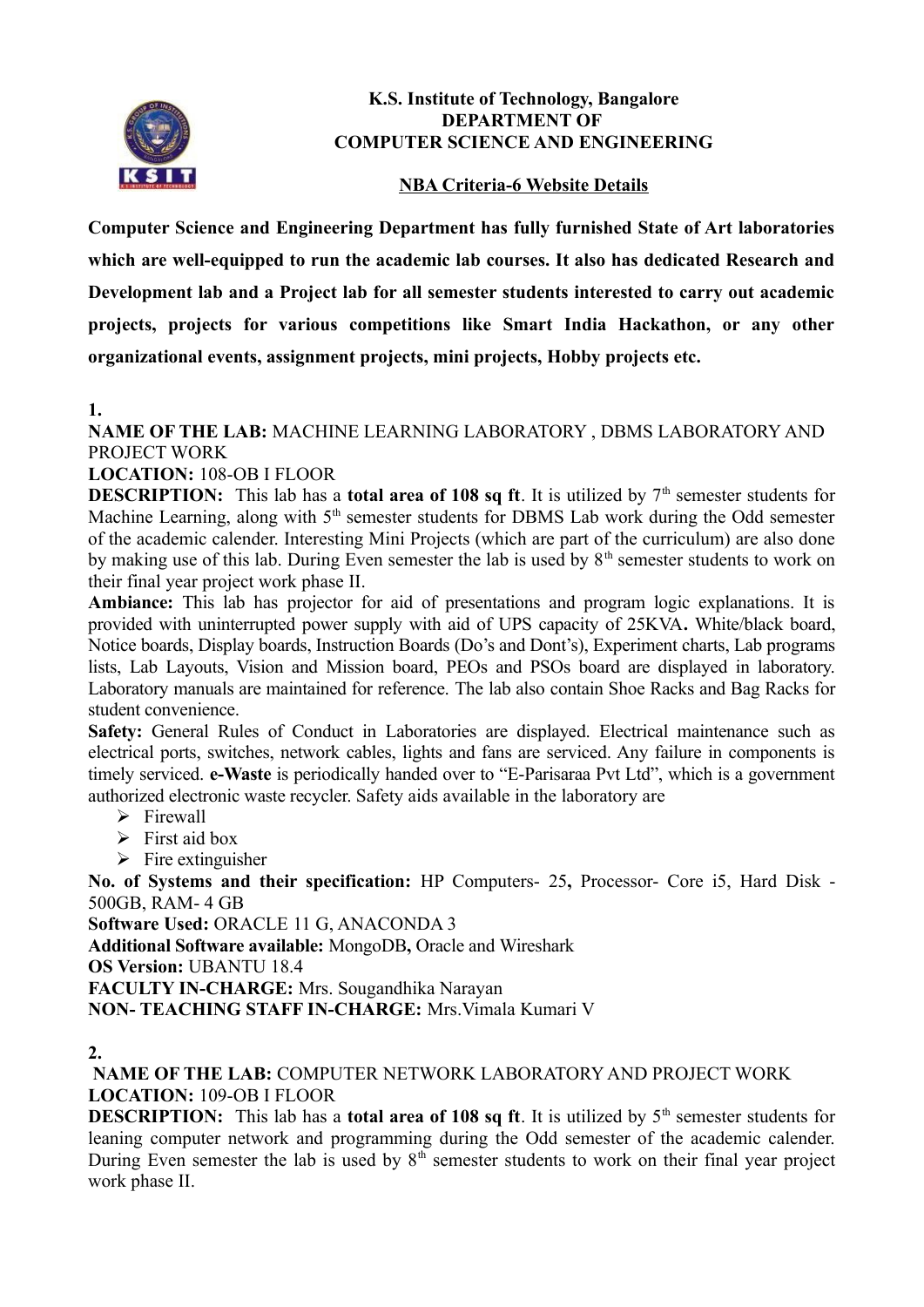**Ambiance:** This lab has **mounted projector** for aid of presentations and program logic explanations. It is provided with uninterrupted power supply with aid of UPS capacity of 25KVA**.** White/black board, Notice boards, Display boards, Instruction Boards (Do's and Dont's), Experiment charts, Lab programs lists, Lab Layouts, Vision and Mission board, PEO and PSO board are displayed in laboratory. Laboratory manuals are maintained for reference. The lab also contain Shoe Racks and Bag Racks for student convenience.

Safety: General Rules of Conduct in Laboratories are displayed. Electrical maintenance such as electrical ports, switches, network cables, lights and fans are serviced. Any failure in components is timely serviced. **e-Waste** is periodically handed over to "E-Parisaraa Pvt Ltd", which is a government authorized electronic waste recycler. Safety aids available in the laboratory are

- $\triangleright$  Firewall
- $\triangleright$  First aid box
- $\triangleright$  Fire extinguisher

**No. of Systems and their specification:** Lenovo Computers- 25, Processor- Core i5, Hard Disk - 320GB , RAM- 4 GB

**Software Used:** NS2 (Network Simulator)

**Additional Software available:** Flex , Bison, NS2 simulator, Wireshark, NetSim and Anaconda **OS Version:** Ubuntu 18.04.2 LTS

**FACULTY IN-CHARGE:** Mr. Krishna Gudi

### **NON- TEACHING STAFF IN-CHARGE:** Mrs. Rekha Nagaraj

### **3.**

**NAME OF THE LAB:** DATA STRUCTURES LABORATORY AND DESIGN AND ANALYSIS OF ALGORITHM LABORATORY AND SYSTEM SOFTWARE AND OPERATING SYSTEM LABORATORY

**LOCATION:** 301-OB III FLOOR

**DESCRIPTION:** This lab has a **total area of 83 sq ft**. It is utilized by 3<sup>rd</sup> semester students for leaning concepts of data structure and programming during the Odd semester of the academic calender. During Even semester the lab is used by  $4^{\overline{h}}$  semester students to understand design and analysis of different algorithms, along with  $6<sup>th</sup>$  semester students to learn system software and operating systems.

**Ambiance:** This lab has projector for aid of presentations and program logic explanations. It is provided with uninterrupted power supply with aid of UPS capacity of 25KVA**.** White/black board, Notice boards, Display boards, Instruction Boards (Do's and Dont's), Experiment charts, Lab programs lists, Lab Layouts, Vision and Mission board, PEO and PSO board are displayed in laboratory. Laboratory manuals are maintained for reference. The lab also contain Shoe Racks and Bag Racks for student convenience.

Safety: General Rules of Conduct in Laboratories are displayed. Electrical maintenance such as electrical ports, switches, network cables, lights and fans are serviced. Any failure in components is timely serviced. **e-Waste** is periodically handed over to "E-Parisaraa Pvt Ltd", which is a government authorized electronic waste recycler. Safety aids available in the laboratory are

- $\triangleright$  Firewall
- $\triangleright$  First aid box
- $\triangleright$  Fire extinguisher

### **No. of Systems and their specification:**

**i)** HP Computers-22, Processor - Core 2 DUO, Hard Disk -160GB, RAM -2 GB

**ii)** Lenovo Computers -02, Processor - Core i5, Hard Disk -320 GB, RAM -4 GB

**iii)** HP Computers - 02, Processor - Core i5, Hard Disk - 500GB, RAM- 4 GB

**Software Used:** For 3<sup>rd</sup> sem Editor, for 4<sup>th</sup> sem JDK 1.8 Eclipse and for 6<sup>th</sup> sem Flex & Bison

**Additional Software available:** JAVA and Anaconda

**OS Version:** UBUNTU 12.4 & 16.4

**FACULTY IN-CHARGE:** Mr. K Venkata Rao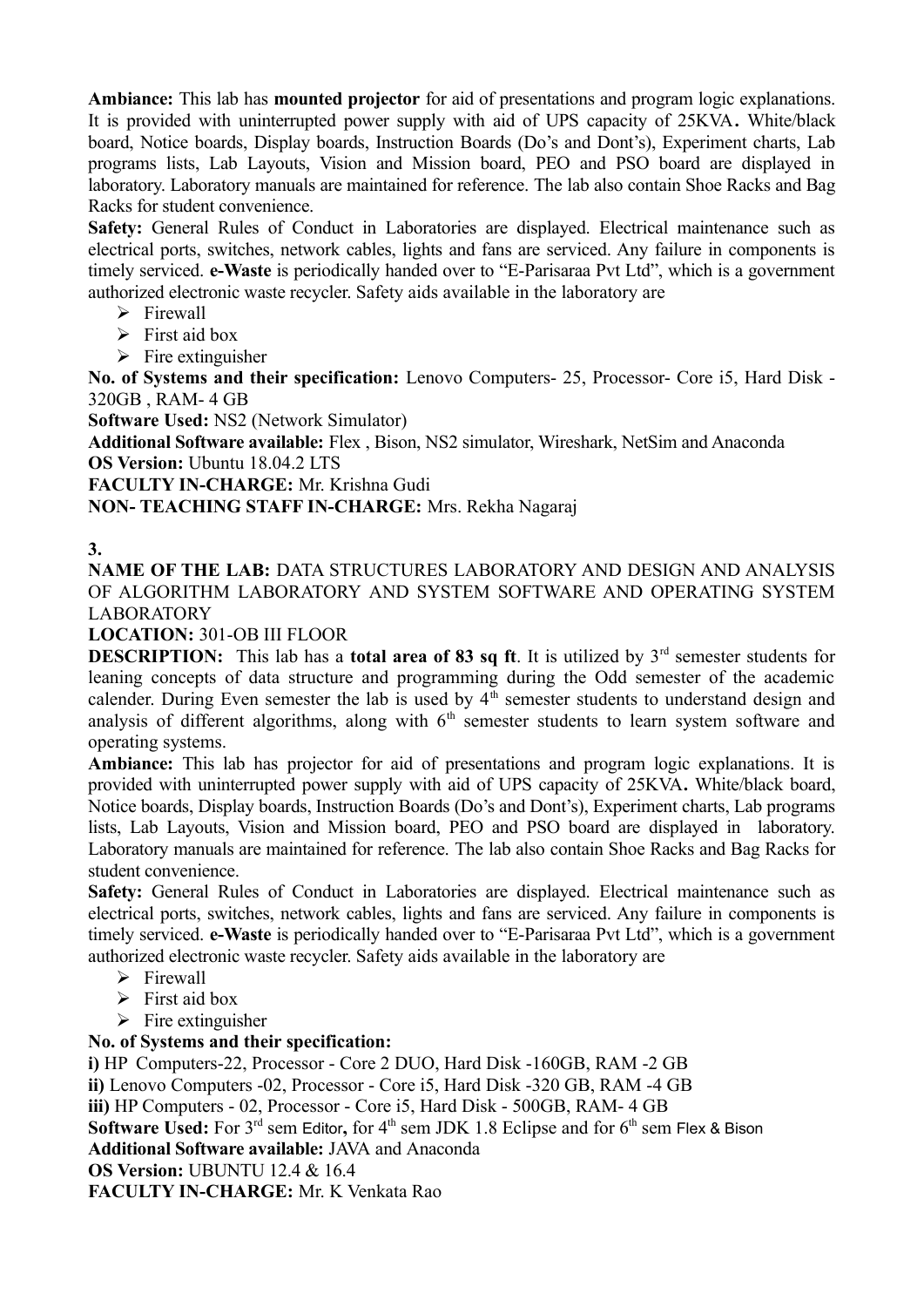## **NON- TEACHING STAFF IN-CHARGE:** Mrs. K.Sujatha

**4.**

# **NAME OF THE LAB:** WEB TECHNOLOGY LABORATORY, DBMS LABORATORY AND COMPUTER GRAPHICS LABORATORY

### **LOCATION:** 303-OB III FLOOR

**DESCRIPTION:** This lab has a **total area of 113 sq ft**. It is utilized by 5<sup>rd</sup> semester students for leaning concepts of Database Management, along with  $7<sup>th</sup>$  semester students for understanding Web Technology during the Odd semester of the academic calender. During Even semester the lab is used by  $6<sup>th</sup>$  semester students to understand concepts of Computer Grapics. Mini Projects (which are part of the curriculum) are also done by making use of this lab.

**Ambiance:** This lab has **projector** for aid of presentations and program logic explanations. It is provided with uninterrupted power supply with aid of UPS capacity of 25KVA**.** White/black board, Notice boards, Display boards, Instruction Boards (Do's and Dont's), Experiment charts, Lab programs lists, Lab Layouts, Vision and Mission board, PEO and PSO board are displayed in laboratory. Laboratory manuals are maintained for reference. The lab also contain Shoe Racks and Bag Racks for student convenience.

Safety: General Rules of Conduct in Laboratories are displayed. Electrical maintenance such as electrical ports, switches, network cables, lights and fans are serviced. Any failure in components is timely serviced. **e-Waste** is periodically handed over to "E-Parisaraa Pvt Ltd", which is a government authorized electronic waste recycler. Safety aids available in the laboratory are

- $\triangleright$  Firewall
- $\triangleright$  First aid box
- $\triangleright$  Fire extinguisher

**No. of Systems and their specification:** HP Computers - 28, Processor - Core i5, Hard Disk - 500GB, RAM - 4 GB

**Software Used:** CODEBLOCKS, GLUT **Additional Software available:** MongoDB**,** Oracle and Anaconda **OS Version:** UBNTU 18.04 & WINDOWS 8.1 **FACULTY IN-CHARGE:** Mr Harshvardhan J R **NON- TEACHING STAFF IN-CHARGE:** Ms. Asha

# **5.**

 **NAME OF THE LAB:** ANALOG AND DIGITAL ELECTRONICS LABORATORY, MICROCONTROLLER AND EMBEDDED SYSTEMS LABORATORY AND SYSTEM SOFTWARE AND OPERATING SYSTEM LABORATORY

**LOCATION:** 304-OB III FLOOR

**DESCRIPTION:** This lab has a **total area of 136 sq ft.** It is utilized by  $3<sup>rd</sup>$  semester students for leaning concepts of Analog and Digital Electronics during the Odd semester of the academic calender. During Even semester the lab is used by 4<sup>th</sup> semester students to understand concepts of Microcontroller and Embedded Systems, along with  $6<sup>th</sup>$  semester students for System Software and Operating System lab.

**Ambiance:** This lab has **projector** for aid of presentations and program logic explanations. It is provided with uninterrupted power supply with aid of UPS capacity of 25KVA**.** White/black board, Notice boards, Display boards, Instruction Boards (Do's and Dont's), Experiment charts, Lab programs lists, Lab Layouts, Vision and Mission board, PEO and PSO board are displayed in laboratory. Laboratory manuals are maintained for reference. The lab also contain Shoe Racks and Bag Racks for student convenience.

Safety: General Rules of Conduct in Laboratories are displayed. Electrical maintenance such as electrical ports, switches, network cables, lights and fans are serviced. Any failure in components is timely serviced. **e-Waste** is periodically handed over to "E-Parisaraa Pvt Ltd", which is a government authorized electronic waste recycler. Safety aids available in the laboratory are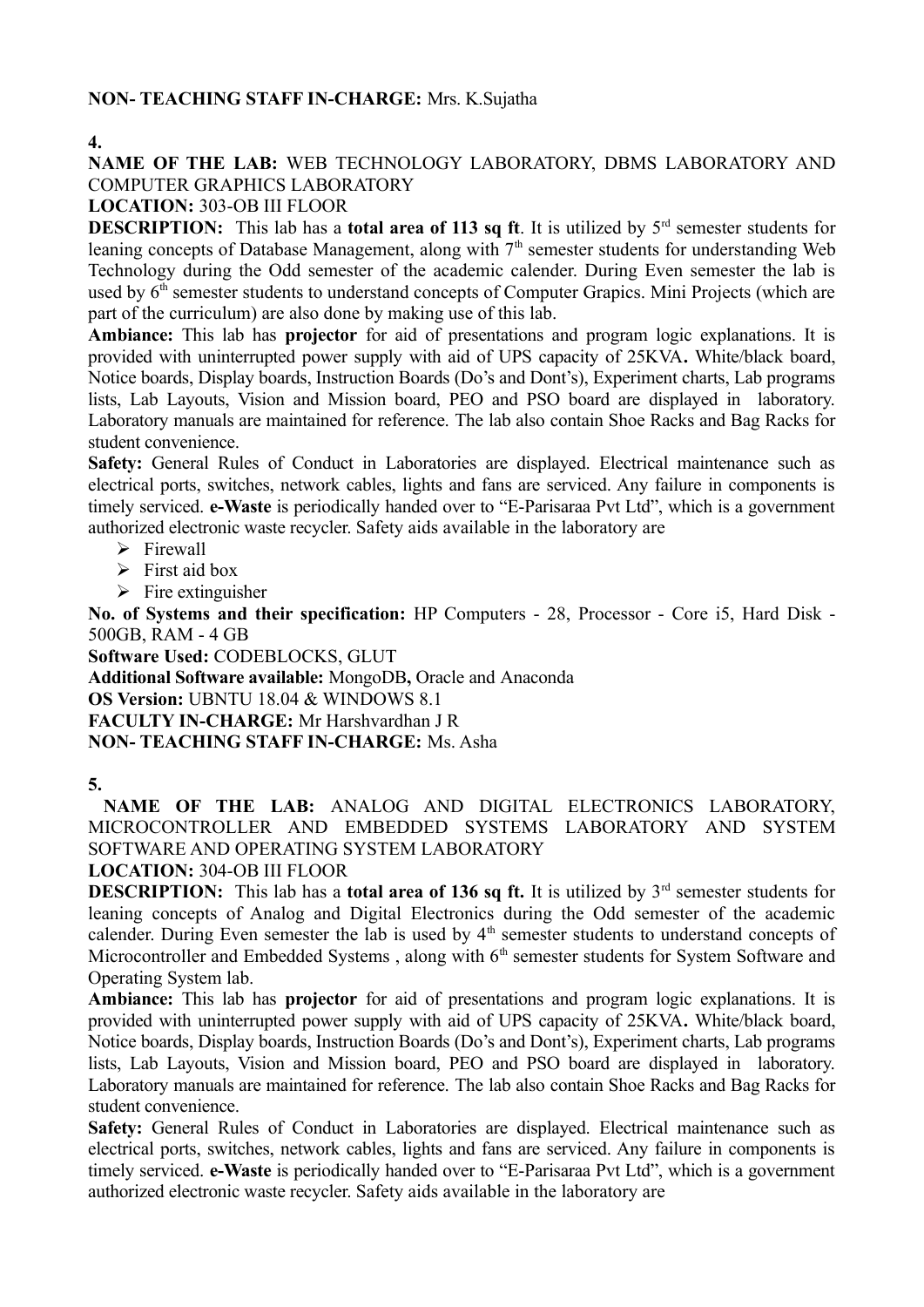- $\triangleright$  Firewall
- $\triangleright$  First aid box
- $\triangleright$  Fire extinguisher

**No. of Systems and their specification:** HP Computers - 28, Processor - Core i5, Hard Disk - 500GB, RAM - 4 GB

**Software Used:** XILINX, ORCAD, PSPICE, MODEL SIM, KEIL, GLUT, ORACLE 11G

**Major Equipments:** Digital IC trainer Kits, FALCON CROs, APLAB CROs, Microcontroller Kits (ALS – SDA –ARM7, ARM7 2148)

**OS Version:** WINDOWS 8.1 & UBUNTU 18.04

**FACULTY IN-CHARGE:** Mr. Sanjoy Das

#### **NON- TEACHING STAFF IN-CHARGE:** Mr. Shankara K Kenche

#### **6.**

**NAME OF THE LAB:** COMPUTER PROGRAMMING LABORATORY **LOCATION:** 309-NB III Floor

**DESCRIPTION:** This lab has a **total area of 848.25 sq ft.** It is utilized by  $1<sup>rd</sup>$  semester students for leaning concepts of Computer Programming during the Odd semester of the academic calender. During Even semester the lab is used by  $1<sup>st</sup>$  semester students to understand concepts of Computer Programming.

**Ambiance:** This lab has projector for aid of presentations and program logic explanations. It is provided with uninterrupted power supply with aid of UPS capacity of 30KVA**.** White/black board, Notice boards, Display boards, Instruction Boards (Do's and Dont's), Experiment charts, Lab programs lists, Lab Layouts, Vision and Mission board, PEO and PSO board are displayed in laboratory. Laboratory manuals are maintained for reference. The lab also contain Shoe Racks and Bag Racks for student convenience.

Safety: General Rules of Conduct in Laboratories are displayed. Electrical maintenance such as electrical ports, switches, network cables, lights and fans are serviced. Any failure in components is timely serviced. **e-Waste** is periodically handed over to "E-Parisaraa Pvt Ltd", which is a government authorized electronic waste recycler. Safety aids available in the laboratory are

- $\triangleright$  Firewall
- $\triangleright$  First aid box
- $\triangleright$  Fire extinguisher

**No. of Systems and their specification:** Lenovo Computers -30, Processor- Core i5, RAM- 4GB, Hard Disk - 320GB

**Software Used:** For C Programming Lab: Codeblocks

**Additional Software available:** Flex, Bison, MongoDB, Anaconda and Oracle

**OS Version:** Ubuntu 18.4

**FACULTY IN-CHARGE:** Mrs. Deepa S R

**NON- TEACHING STAFF IN-CHARGE:** Mrs. Anita B

### **7.**

**NAME OF THE LAB: MOBILE ALLPLICATION DEVELOPMENT LABORATORY LOCATION:** 105-NB I FLOOR

**DESCRIPTION:** This lab has a **total area of 82 sq ft.** It is utilized by  $6<sup>th</sup>$  semester students for leaning concepts of Mobile Application Development concepts during even semester of the academics. During Odd semester the lab is used by all semester students to work on the conecepts of Web Application development, Application development etc.

**Ambiance:** This lab has **projector** for aid of presentations and program logic explanations. It is provided with uninterrupted power supply with aid of UPS capacity of 30KVA**.** White/black board, Notice boards, Display boards, Instruction Boards (Do's and Dont's), Experiment charts, Lab programs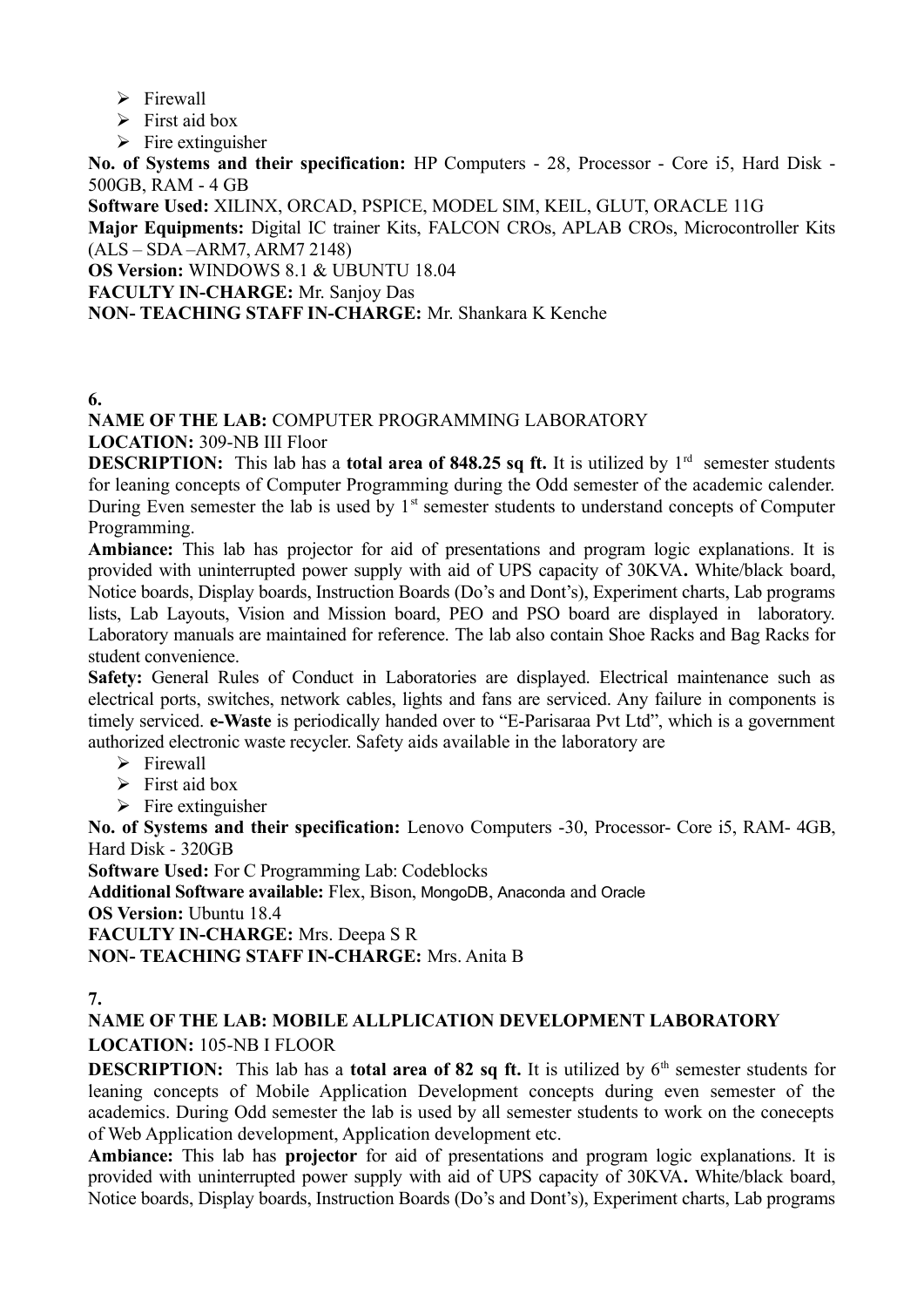lists, Lab Layouts, Vision and Mission board, PEO and PSO board are displayed in laboratory. Laboratory manuals are maintained for reference. The lab also contain Shoe Racks and Bag Racks for student convenience.

Safety: General Rules of Conduct in Laboratories are displayed. Electrical maintenance such as electrical ports, switches, network cables, lights and fans are serviced. Any failure in components is timely serviced. **e-Waste** is periodically handed over to "E-Parisaraa Pvt Ltd", which is a government authorized electronic waste recycler. Safety aids available in the laboratory are

- $\triangleright$  Firewall
- $\triangleright$  First aid box
- $\triangleright$  Fire extinguisher

**No. of Systems and their specification:** DELL Computers - 25, Processor - Core i5, Hard Disk - 1TB, RAM - 8 GB

## **NAME OF THE LAB:** RESEARCH CENTER

### **LOCATION: 3**05-NB III FLOOR

**DESCRIPTION:** This lab has a **total area of 82 sq ft.** is dedicated for all semester students interested to carry out academic projects, projects for various competitions like Smart India Hackathon, or any other organizational events, assignment projects, mini projects, hobby projects etc. Students will utilize the lab facility with the help of concerned guides, mentors and technical staff. It is open to all semester students for Researchers and students who can work on various technologies. R and D lab is utilized for Internship training conduction also. For the benefit of the students carrying out the project works, a small library **109 books**, **461 reference journal** are made available. Further, project reports of few years (departmental copy) are also placed in this library. The lab is well equipped with LAN connectivity, WiFi and uninterrupted power supply. Dedicated projectors are available for use. With enough output power points, so that the students can bring their own computing devices to work hassle free. Facilities available are as follows,

|  |  |  | Server: for Online submission of any programming assignment. |  |
|--|--|--|--------------------------------------------------------------|--|
|  |  |  |                                                              |  |

| SI.<br>No.     | <b>Item</b>            | <b>Description</b>                                                                                          | Quantity       |
|----------------|------------------------|-------------------------------------------------------------------------------------------------------------|----------------|
| 1.             | Computers<br>(Total 7) | HP DESKTOP 110 Series-core i3 3rd Gen/4GB<br>RAM ram/500 GB HDD                                             | 4              |
|                |                        | HP Desktop 450-011 in core I3 Processor/4GB<br>Ram/500GB Hard Disk/Win8 OS                                  | $\overline{2}$ |
|                |                        | HP 406 G1 MT core I7 4th Gen Processor 4GB<br>DDR3 Ram/1TB Hard Disk DVD                                    |                |
| $\overline{2}$ | Laptops (Total 3)      | Dell Laptop Inspiron-Corel 55th Gen<br>Processor14GB Ram 500GB Hard Disk                                    | 2              |
|                |                        | Apple Mac Book Air MQd42hn/a 13 inch<br>Laptop                                                              | 1              |
| 3              | Network Storage        | Lenovo 1*4-300d Network Storage with 6TB<br><b>Hard Disk</b>                                                | $\mathbf{1}$   |
| 4              | Workstation            | HP Z230 MT Intel xeon E3-1226v3 3.38M<br>GT2 4C CPU 4GB DDR3-1600 NECC<br>(1*4GB) RAM 1TB 7200 RPM SATA 1st |                |

**Interactive panel:** Teaching Veracity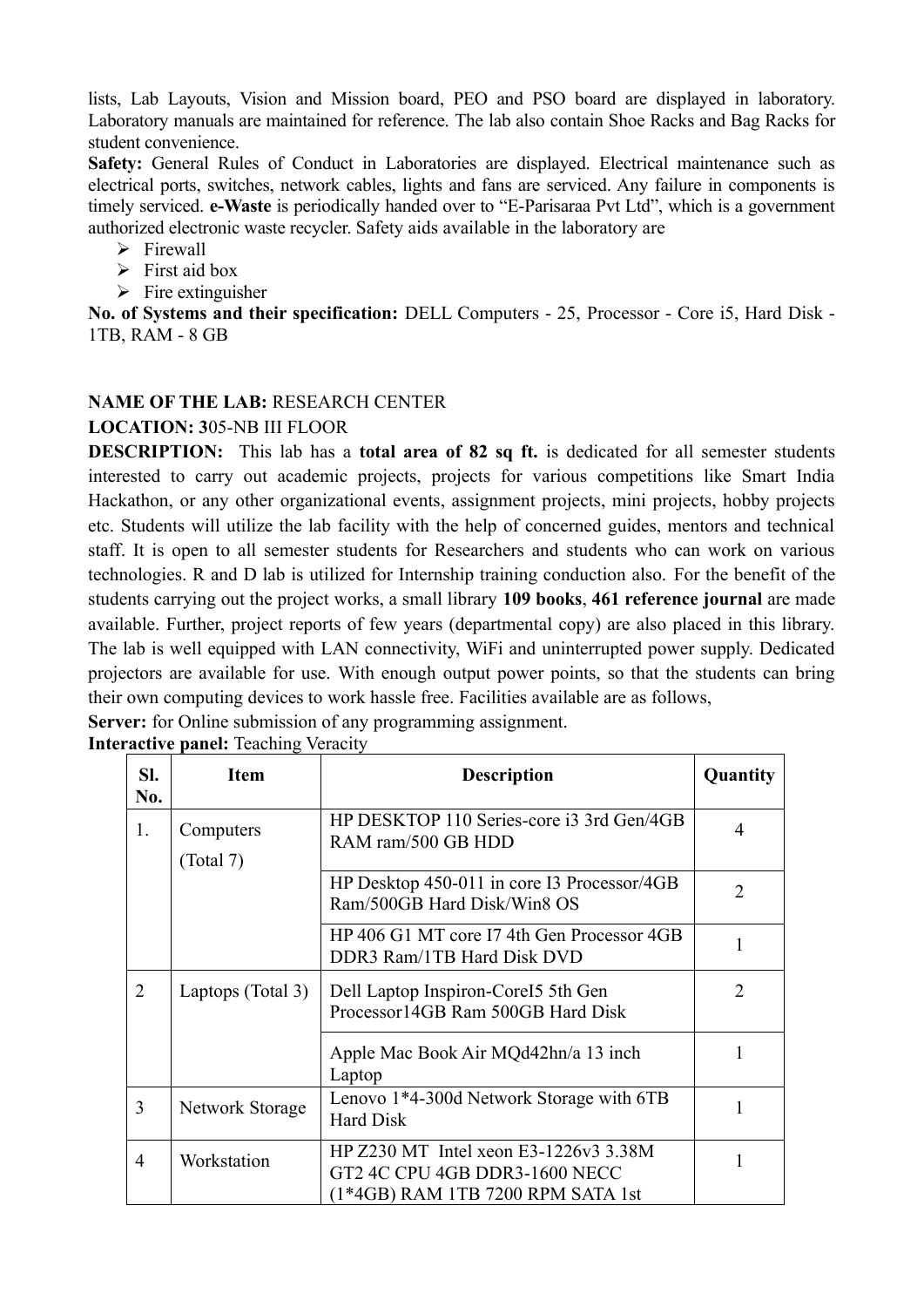|   |                         | HDD No ODD Intel HD Graphics P4600                                                 |               |
|---|-------------------------|------------------------------------------------------------------------------------|---------------|
|   | Galileo Boards          | Intel Galileo Boards                                                               | 10            |
| 6 | Barcode Scanner         | Honeywell voyager $1452g(2d)$<br><b>Omnindirectional Barcode Scanner (Handled)</b> |               |
|   | Printer                 | HP All in One Printer 1213NF                                                       | $\mathcal{D}$ |
| 8 | Interactive panel       |                                                                                    |               |
|   | Microcontroller<br>Kits | <b>ARM7 LPC 2148</b>                                                               | 10            |

| SI.<br>No.     | <b>Software</b> | <b>Description</b>                                                                                  |
|----------------|-----------------|-----------------------------------------------------------------------------------------------------|
| 1              | Wireshark       | Packet analyzer, used for network troubleshooting                                                   |
| $\overline{2}$ | Oracle          | It's a multi model database management system                                                       |
| 3              | MongoDB         | Cross platform document oriented database program                                                   |
| 4              | <b>JAVA</b>     | Object oriented programming language                                                                |
| 5              | Anaconda        | Free and open source distribution of python and R<br>programming languages for scientific computing |
| 6              | Code Block      | Is a cross platform IDE built around wxWidgets, designed<br>to be extensible and configurable       |

# **NAME OF THE LAB:** PROJECT WORK LABORATORY **LOCATION: 406 B**-OB IV FLOOR

**DESCRIPTION:** This lab has a **total area of 94.2 sq ft.** is dedicated for all semester students interested to carry out academic projects, projects for various competitions like Smart India Hackathon, or any other organizational events, assignment projects, mini projects, hobby projects etc. Students will utilize the lab facility with the help of concerned guides, mentors and technical staff. It is open to all semester students for Researchers and students who can work on various technologies. R and D lab is utilized for Internship training conduction also. The lab is well equipped with LAN connectivity, WiFi and uninterrupted power supply. Dedicated projectors are available for use. With enough output power points, so that the students can bring their own computing devices to work hassle free. Facilities available are as follows,

| LIST OF SOITMALE |                 |                                                   |  |  |
|------------------|-----------------|---------------------------------------------------|--|--|
| Sl.<br>No.       | <b>Software</b> | <b>Description</b>                                |  |  |
|                  | Wireshark       | Packet analyzer, used for network troubleshooting |  |  |

#### **List of Software**